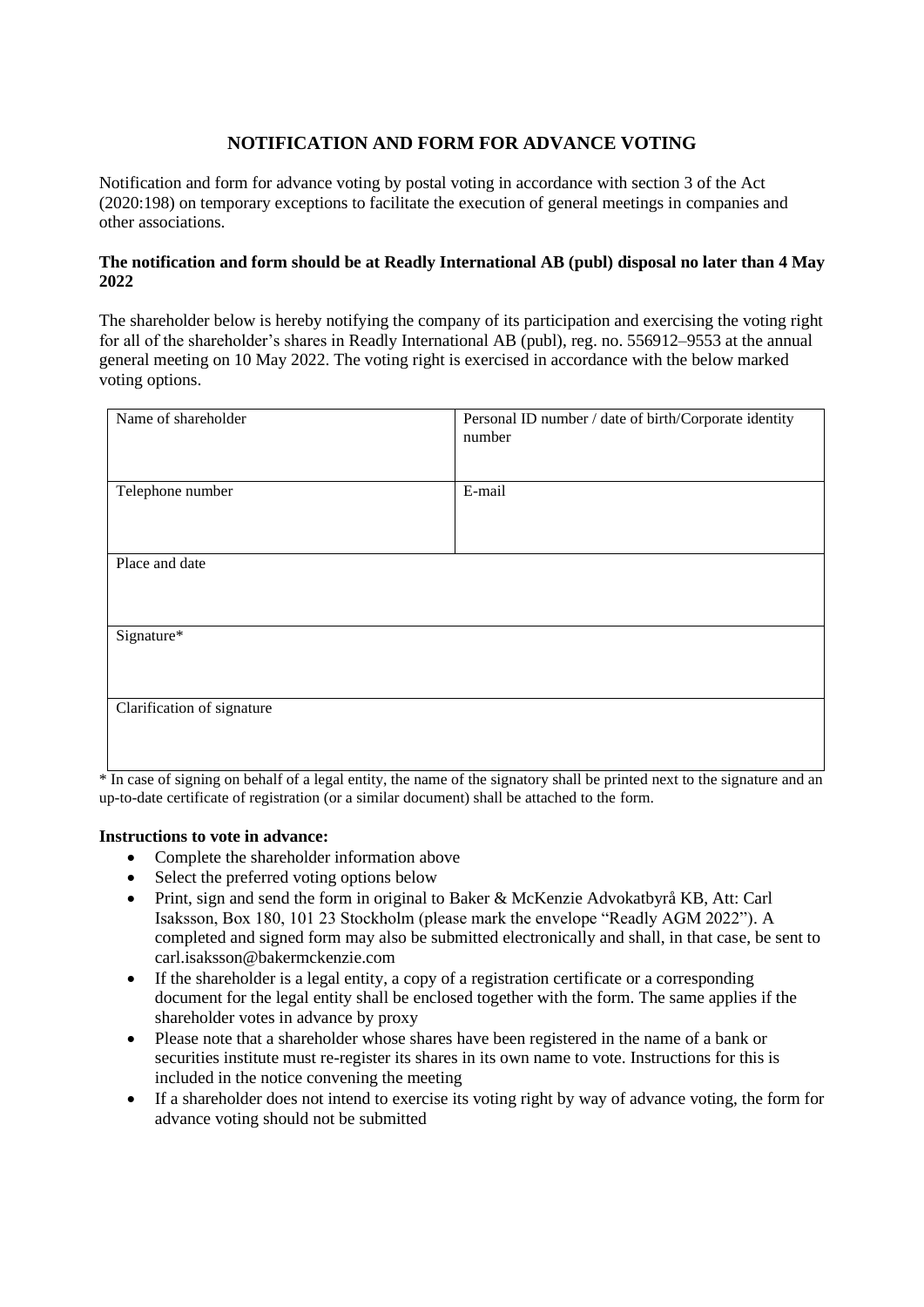A shareholder cannot give any other instructions than selecting one of the options specified at each point in the form. If a shareholder wishes to abstain from voting in relation to a matter, kindly refrain from selecting an option. A vote is invalid if the shareholder has provided the form with specific instructions or conditions or if pre-printed text is amended or supplemented. One form per shareholder will be considered. If more than one form is submitted, the form with the latest date will be considered. The form last received by the company will be considered if two forms are dated at the same date. An incomplete or wrongfully completed form may be discarded without being considered.

The form, together with any enclosed authorization documentation, shall be provided to Readly International AB (publ) at the address above no later than 4 May 2022. An advance vote can be withdrawn up to and including 4 May 2022 by contacting the company via [carl.isaksson@bakermckenzie.com.](mailto:carl.isaksson@bakermckenzie.com) Thereafter, an advance vote can only be withdrawn if the shareholder is present, in person or by proxy, at the general meeting.

For complete proposals regarding the items on the agenda, kindly refer to the notice convening the meeting and the proposals on Readly International AB's (publ) webpage, https://corporate.readly.com/.

For information on how your personal data is processed, please see the integrity policy that is available at Euroclear's webpage www.euroclear.com/dam/ESw/Legal/Privacy-notice-bolagsstammor-engelska.pdf.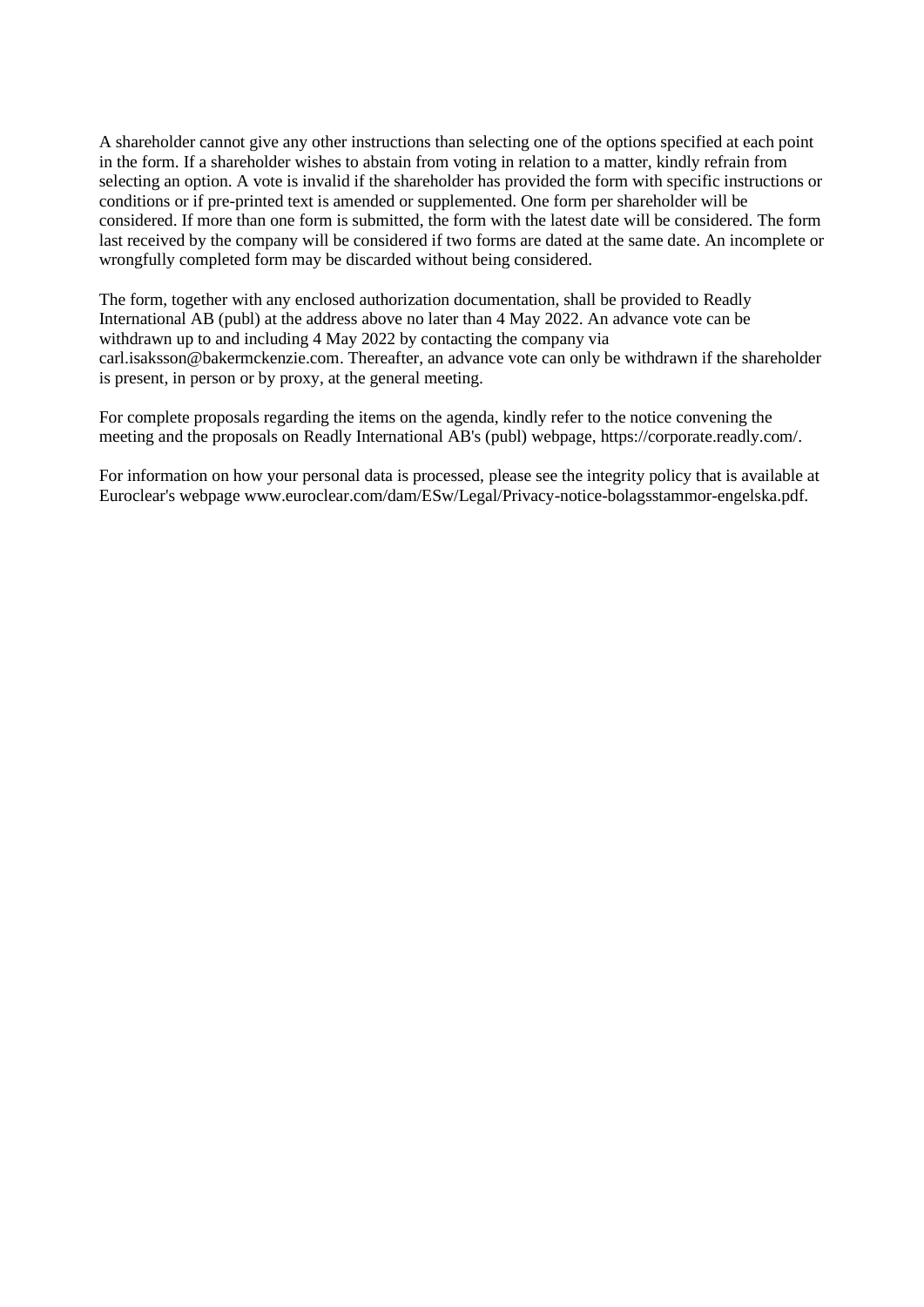## **Annual general meeting in Readly International AB (publ) on 10 May 2022**

The options below comprise the proposals submitted by the board of directors and the nomination committee which are included in the notice convening the annual general meeting.

| 2. Appointment of chairman for the meeting                                                                                        |  |
|-----------------------------------------------------------------------------------------------------------------------------------|--|
| No $\Box$<br>Yes $\square$                                                                                                        |  |
| 4. Approval of the proposed agenda                                                                                                |  |
| No $\Box$<br>Yes $\square$                                                                                                        |  |
| 6. Resolution whether the meeting has been duly convened                                                                          |  |
| No $\Box$<br>Yes $\square$                                                                                                        |  |
| 9a. Resolution regarding adoption of the income statement and balance sheet for the<br>Company and the group                      |  |
| $Yes \Box No \Box$                                                                                                                |  |
| 9b. Resolution regarding allocation of the Company results with respect to the adopted<br>balance sheet for the Company and group |  |
| $Yes \Box No \Box$                                                                                                                |  |
| 9c. Resolution regarding the discharge from liability for the directors of the board and the<br><b>CEO</b>                        |  |
| 9c. Viktor Fritzén                                                                                                                |  |
| $Yes \Box No \Box$                                                                                                                |  |
| 9c. Nathan Medlock                                                                                                                |  |
| $Ja \Box$ Nej $\Box$                                                                                                              |  |
| 9c. Patrick Svensk                                                                                                                |  |
| $Yes \Box No \Box$                                                                                                                |  |
| 9c. Malin Stråhle                                                                                                                 |  |
| No <sub>1</sub><br>Yes $\square$                                                                                                  |  |
| 9c. Alexandra Whelan                                                                                                              |  |
| Yes $\square$<br>No $\square$                                                                                                     |  |
| 9c. Joel Wikell                                                                                                                   |  |
| Yes $\Box$<br>No <sub>1</sub>                                                                                                     |  |
| 9c. Stefan Betzold                                                                                                                |  |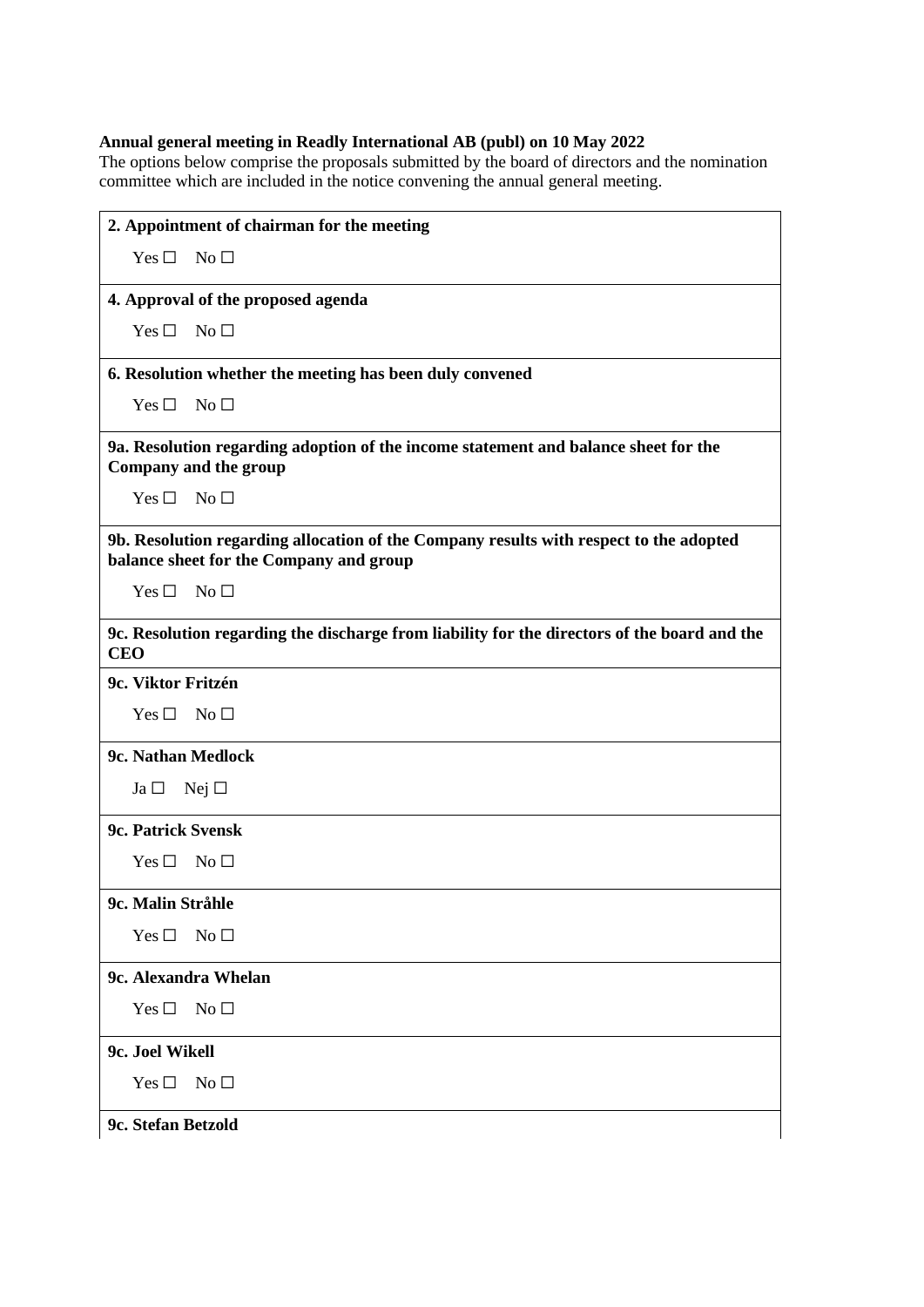| $Yes \Box No \Box$                                                                 |                                                                        |  |
|------------------------------------------------------------------------------------|------------------------------------------------------------------------|--|
|                                                                                    | 9c. Maria Hedengren (CEO)                                              |  |
| Yes $\Box$                                                                         | $\overline{\phantom{a}}$ No $\Box$                                     |  |
| 10. Resolution regarding the number of directors and number of auditors            |                                                                        |  |
| <b>Number of directors</b>                                                         |                                                                        |  |
| $Yes \Box No \Box$                                                                 |                                                                        |  |
| <b>Number of auditors</b>                                                          |                                                                        |  |
| $Yes \Box No \Box$                                                                 |                                                                        |  |
|                                                                                    | 11. Resolution regarding remuneration to the board and to the auditors |  |
|                                                                                    | <b>Remuneration to the board of directors</b>                          |  |
| $Yes \Box No \Box$                                                                 |                                                                        |  |
|                                                                                    | <b>Remuneration to the auditors</b>                                    |  |
| $Yes \Box No \Box$                                                                 |                                                                        |  |
|                                                                                    | 12. Election of directors and auditor                                  |  |
|                                                                                    | 12. Election of Nicolas Adlercreutz                                    |  |
| Yes $\Box$                                                                         | No <sub>1</sub>                                                        |  |
| 12. Re-election of Nathan Medlock                                                  |                                                                        |  |
| $Yes \Box No \Box$                                                                 |                                                                        |  |
| <b>12. Re-election of Patrick Svensk</b>                                           |                                                                        |  |
| Yes $\square$                                                                      | No <sub>1</sub>                                                        |  |
| 12. Re-election of Malin Stråhle                                                   |                                                                        |  |
| Yes $\Box$                                                                         | No <sub>1</sub>                                                        |  |
|                                                                                    | 12. Re-election of Alexandra Whelan                                    |  |
| Yes $\square$                                                                      | No <sub>1</sub>                                                        |  |
|                                                                                    | 12. Re-election of Stefan Betzold                                      |  |
| Yes $\square$                                                                      | No <sub>1</sub>                                                        |  |
| 12. Re-election of the chairman of the board of directors<br><b>Patrick Svensk</b> |                                                                        |  |
| Yes $\square$                                                                      | No <sub>1</sub>                                                        |  |